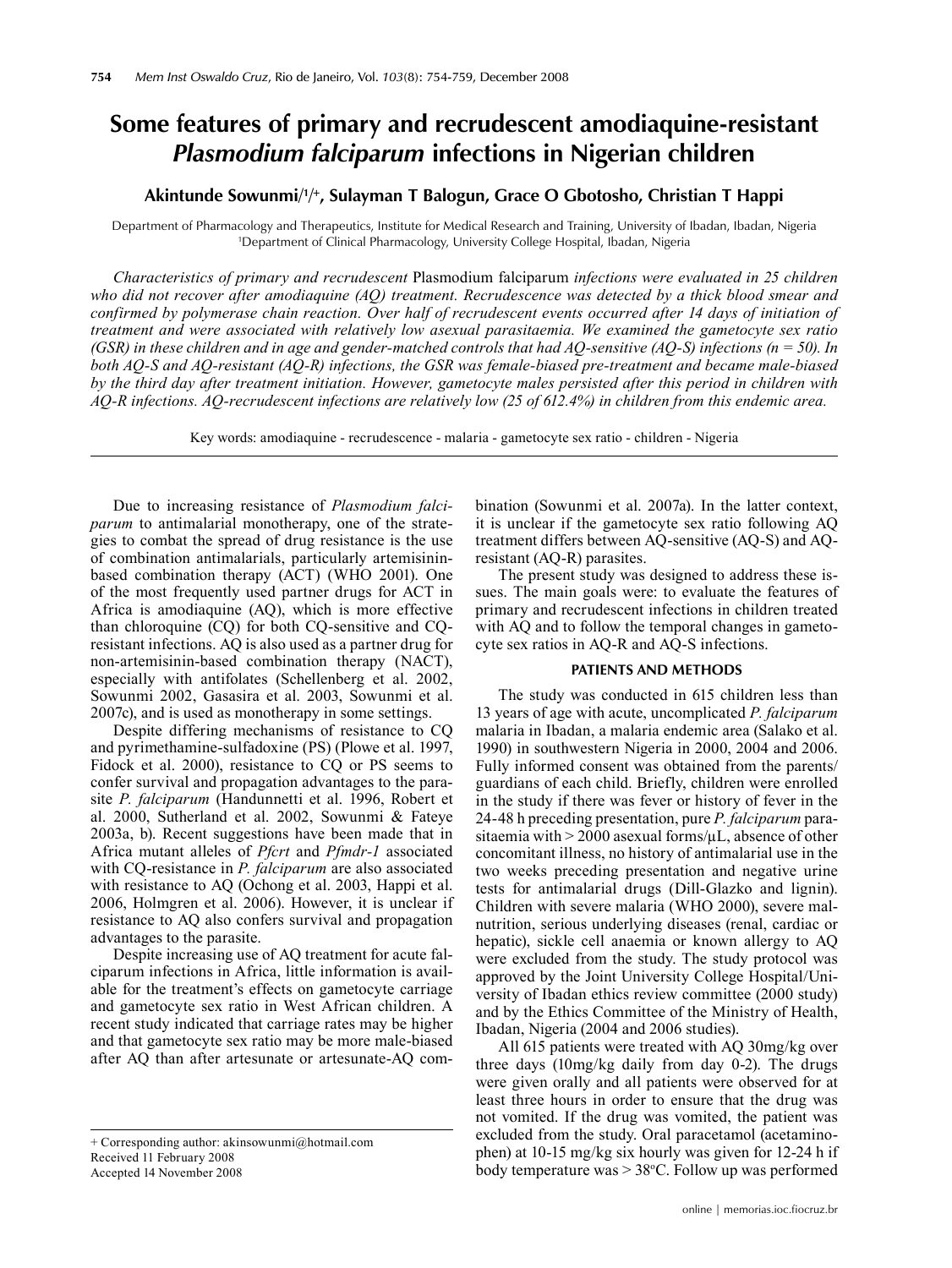for 28 days (2000) and 42 days (2004 and 2006 studies). At enrolment and during follow up, patients underwent physical examinations and parasitological assessments as previously described (Sowunmi et al. 2001, Sowunmi 2002). Asexual parasite and gametocyte counts were measured daily for the first four days (days 0-3) and thereafter on days 7, 14, 21, 28, 35 and 42. Quantification in Giemsa-stained thick blood films was done against 500 leukocytes in the case of asexual parasitaemia and against 1000 leukocytes in the case of gametocytes. From these quantified figures, parasite density was calculated assuming a leukocyte count of 6000/µL of blood. Parasite clearance time was the time interval from the start of antimalarial treatment until the asexual parasite count fell below detectable levels in a peripheral blood smear. Blood was spotted on filter paper on days 0, 1, 3, 7, 14, 21, 28, 35 and 42 and at the time of re-appearance of peripheral parasitaemia after its initial clearance for parasite genotyping.

An infection was considered recrudescent if it occurred after an initial complete clearance and parasites reappeared in blood within 28 (2000 study) or 42 days (2004 and 2006 studies), which was detected by a thick blood smear and confirmed by polymerase chain reaction (PCR), as previously described (Happi et al. 2006). Briefly, genotypes of the parasite population in each sample collected from patients with microscopically confirmed *P. falciparum* infections at enrolment and during follow-up were determined using the nested PCR methodology. Paired pre and post-treatment parasites were analysed using parasite loci that exhibit repeat numbers of polymorphisms in order to distinguish true treatment failures from new infections. Block 2 of *Msp-1* (merozoite surface proteins-1), Block 3 of *Msp-2* (merozoite surface protein-2) and region II of *Glurp* were amplified by two rounds of PCR using family specific primers and amplification conditions described previously (Happi et al. 2006). Primer sequences and PCR conditions for the nested PCR strategy are described in Table I. PCR products (10 µL) were resolved by electrophoresis on a 2% agarose gel and sized against a 100 bp molecular weight marker (New England Biolabs, Beverly, MA). The banding pattern of the post-treatment parasites was compared to matched primary parasites. Post-treatment and primary infection parasites showing identical bands were considered as true treatment failure, while non-identity indicated a new infection. *P. falciparum* clones K1, 3D7 and FC27 were used as positive controls for each reaction.

In patients with recrudescence, clinical and parasitological parameters of the primary infection were compared to those of the recrudescent infection. In addition, patients with recrudescent infections were matched for age and gender with patients who had a sensitive response to AQ. Gametocyte sex was determined as described by Carter and Graves (1988) and Robert et al. (1996). Gametocyte sex ratio was defined as the proportion of gametocytes that were male (Pickering et al. 2000).

| Primers sequences and thermocycling conditions for the amplification reactions |                                                                                                                                                                                                                                                                                                    |                                                                                                           |  |
|--------------------------------------------------------------------------------|----------------------------------------------------------------------------------------------------------------------------------------------------------------------------------------------------------------------------------------------------------------------------------------------------|-----------------------------------------------------------------------------------------------------------|--|
| Locus and reactions                                                            | Primers names and sequences                                                                                                                                                                                                                                                                        | Cycling conditions                                                                                        |  |
| $Msp-1$ (block2)                                                               |                                                                                                                                                                                                                                                                                                    |                                                                                                           |  |
| Primary amplification                                                          | CHM1-OF: 5' CTAGA AGCTTTAGA AGATGCAGTATTG-3'<br>CHM1-OR: 5' CTTAAATAGTATTCTAATTCAAGTGGATCA-3'                                                                                                                                                                                                      | 95°C/5 min; 45 cycles<br>94°C/1 min; 58°C/1 min;<br>72°C/1 min; 72°C/10 min.                              |  |
| Secondary amplification                                                        | CHM1-KF: 5' AAATGAAGAAGAAATTACTACAAAAGGTGC-3'<br>CHM1-KR: 5' GCTTGCATCAGCTGGAGGGCTTGCACCAGA-3'<br>CHM1-MF: 5' AAATGAAGGAACAAGTGGAACAGCTGTTAC-3'<br>CHM1-MR: 5' ATCTGAAGGATTTGTACGTCTTGAATTACC-3'<br>CHM1-RF: 5' TAAAGGATGGAGCAAATACTCAAGTTGTTG-3'<br>CHM1-RR: 5' CATTTGAAGGATTTGCAGCACCTGGAGATC-3' | 95°C/5 min; 35 cycles<br>94°C/1 min; 61°C/2 min;<br>72°C/2 min; 72°C/10 min.                              |  |
| $Msp-2$ (block3)                                                               |                                                                                                                                                                                                                                                                                                    |                                                                                                           |  |
| Primary amplification                                                          | M2-OF: 5' ATGAAGGTAATTAAAACATTGTCTATTATA-3'<br>M2-OR: 5' CTTTGTTACCATCGGTACATTCTT'3'                                                                                                                                                                                                               | 95°C/5 min; 45cycles<br>94°C/1 min; 55°C/2 min;<br>72°C/2 min; 72°C/10 min.                               |  |
| Secondary amplification                                                        | M2-FCF: 5' AATATTAAGAGTGTAGGTGCARATGCTCCA-3'<br>M2-FCR: 5' TTTTATTTGGTGCATTGCCAGAACTTGAAC-3'<br>M2-ICF: 5' AGAAGTATGGCAGAAAGTAAKCCTYCTACT-3'<br>M2-ICR: 5' GATTGTAATTCGGGGGATTCAGTTTGTTCG-3'                                                                                                       | 95°C/5 min; 35 cycles<br>94°C/1 min; 62°C/2 min;<br>72°C/2 min; 72°C/10 min.                              |  |
| Glurp (region II)                                                              |                                                                                                                                                                                                                                                                                                    |                                                                                                           |  |
| Primary amplification                                                          | CHG-OF: 5' TGAATTTGAAGATGTTCACACTGAAC-3'<br>CHG-OR: 5' GTGGAATTGCTTTTTCTTCAACACTAA-3'                                                                                                                                                                                                              | 95°C/5 min; 45cycles<br>94°C/30 s; 45°C/1 min;<br>$68^{\circ}$ C/2 min; 72 $^{\circ}$ C/15 min.           |  |
| Secondary amplification                                                        | CHG-OR: 5' GTGGAATTGCTTTTTCTTCAACACTAA-3'<br>CHG-NF: 5' TGTTCACACTGAACAATTAGATTTAGATCA-3'                                                                                                                                                                                                          | $95^{\circ}$ C/5 min; 35 cycles<br>94°C/30 s; 45°C/1 min;<br>$68^{\circ}$ C/2 min; $72^{\circ}$ C/15 min. |  |

TABLE I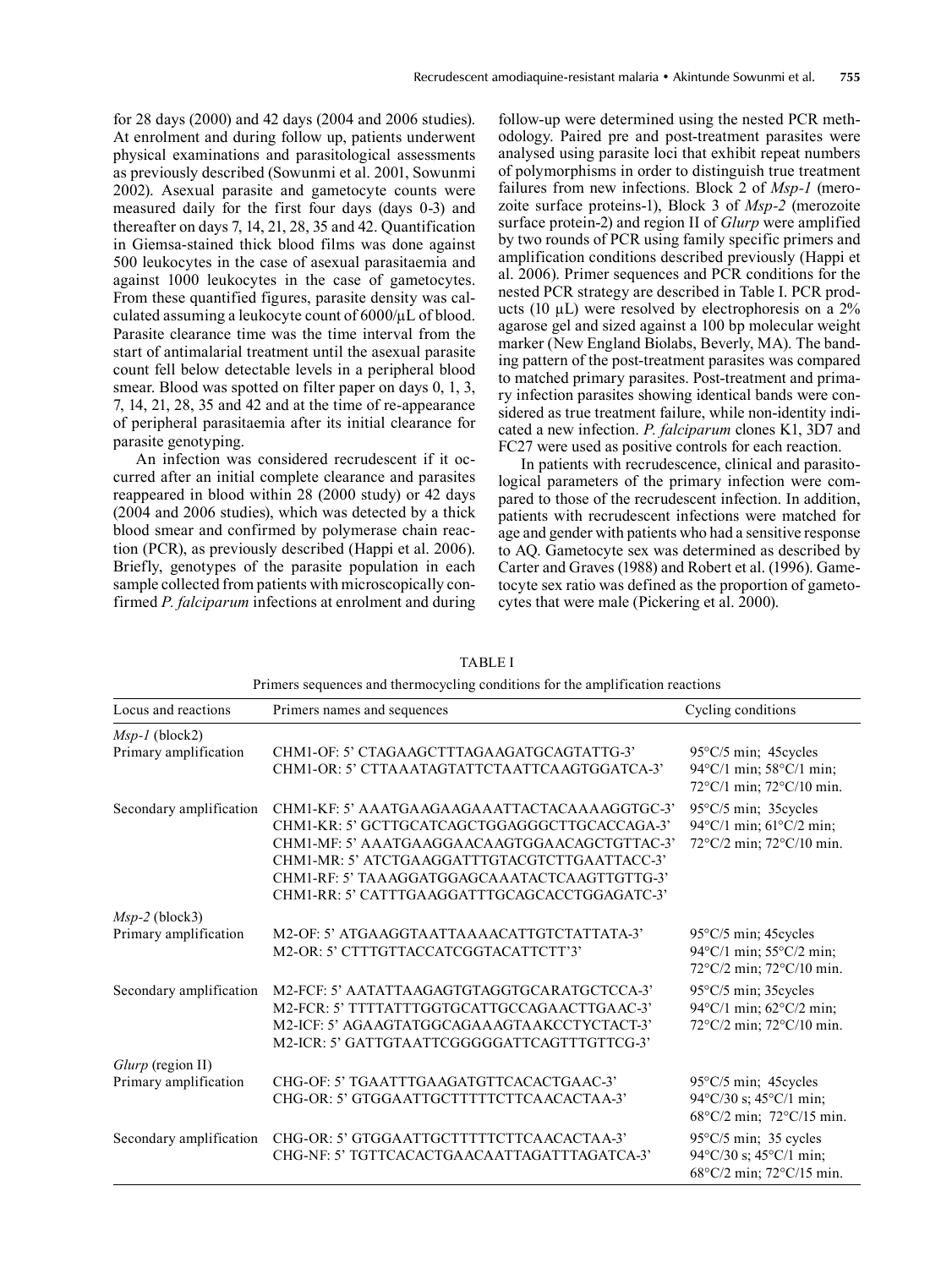Capillary blood was collected before and during follow-up and was used to measure packed cell volume (PCV). PCVs were measured using a microhaematocrit tube and microcentrifuge (Hawksley, Lancing, UK). Routine PCV was done on days 0, 3, 7, 14, 21, 28, 35 and 42.

Recrudescent infection was considered to be asymptomatic at the moment of the parasitological examination if the patient had parasitaemia but no symptoms or clinical signs upon physical examination.

*Re-treatment after treatment failures* - Children with treatment failure were re-treated immediately after parasitaemia was detected with thick blood smear. Five children were retreated with a combination of AQ plus chlorpheniramine as previously described (Sowunmi et al. 2007b) in order to demonstrate the reversing effect of AQ resistance by chlorpheniramine in vivo. All other children with recrudescent infections were re-treated with AQ-artesunate as previously described (Sowunmi et al. 2007a).

*Data analysis -* Data were analysed using version 6 of Epi-Info software (Anon 1994) and the statistical programme SPSS for Windows version 10.01 (Anon 1999). Variables considered in the analysis were related to the densities of *P. falciparum* gametocytes and trophozoites. Proportions were compared by calculating  $\gamma^2$  with Yates' correction or by Fisher exact test. Normally distributed, continuous data were compared by Student's *t*  tests and analysis of variance (ANOVA). Data that did not conform to a normal distribution were compared by Mann-Whitney U-tests and Kruskal-Wallis tests (or by Wilcoxon ranked sum test). Correlations were assessed by linear regression. All tests of significance were twotailed. P values of < 0.05 were considered to indicate significant differences. Data were (double) entered serially using the patients' codes and were only analysed at the end of the study.

### **RESULTS**

*Study population -* During the three study periods, a total of 612 children were treated with AQ; 105 in 2000, 290 in 2004 and the remainder in 2006. There were six recrudescent infections in 2000, eight in 2004 and 11 in 2006. Recrudescence occurred on days 14, 21, 28, 35 and 42 in 12, 4, 1, 7 and 1 child, respectively.

*Clinical features of primary and recrudescent infections -* The characteristics of primary and recrudescent infections are summarised in Table II. The frequency of symptoms upon presentation of the primary infections and during the recrudescent infections that emerged af-

|                                      | Primary           | Recrudescent     |               |
|--------------------------------------|-------------------|------------------|---------------|
| Parameters                           | infection         | infection        | p value       |
| Age (year)                           |                   |                  |               |
| mean age (sd)                        | 6.5(3.1)          |                  |               |
| range                                | $1.5 - 12.0$      |                  |               |
| Weight (kg)                          |                   |                  |               |
| mean (sd)                            | 16.6(6.3)         | 17.4(6.2)        | ${}_{0.0001}$ |
| range                                | $7.5 - 28.0$      | 8.5-29.0         |               |
| Axillary temperature $({}^{\circ}C)$ |                   |                  |               |
| mean (sd)                            | 38.4(1.3)         | 36.7(0.9)        | ${}_{0.0001}$ |
| range                                | $36.0 - 40.0$     | 36.1-39.5        |               |
| n with axillary temp $>$ 37.4 (°C)   | 15                | 5                | 0.002         |
| Packed cell volume (PCV) (%)         |                   |                  |               |
| mean (sd)                            | 30.9(3.6)         | 33.3(2.3)        | 0.001         |
| range                                | 25.0-37.0         | 29.0-37.0        |               |
| n with $PCV < 30\%$                  | 8                 |                  | 0.02          |
| Parasite density $( / \mu L)$        |                   |                  |               |
| geometric mean                       | 28,571            | 760              | ${}_{0.0001}$ |
| range                                | 3368-1,140,000    | 120-54,769       |               |
| Gametocyte density $( / \mu L)$      |                   |                  |               |
| geometric mean                       | 15                | 12               |               |
| range                                | 12-24 ( $n = 3$ ) | $12(n = 1)$      |               |
| Gametocytaemia: parasitaemia ratio   | 0.0025            |                  |               |
| N of children with:                  |                   |                  |               |
| Hepatomegaly only                    | 4                 | 4                | 1.00          |
| Splenomegaly only                    |                   | $\boldsymbol{0}$ | 1.00          |
| Hepato-splenomegaly                  | 4                 | 2                | 0.67          |

TABLE II

sd: standard deviation.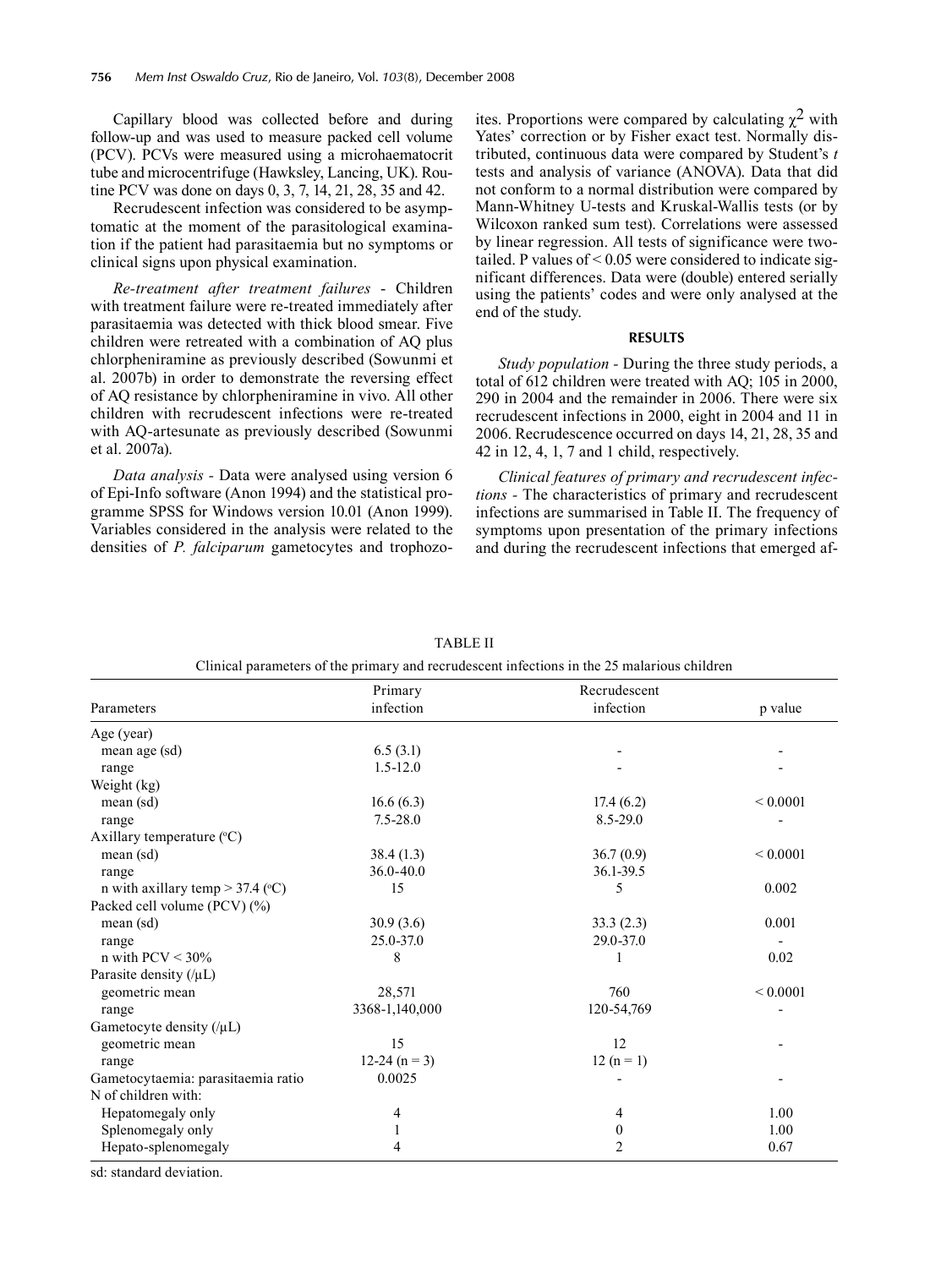ter AQ treatment of the primary infections is shown in Fig. 1. The prevalence of gametocytaemia in primary and recrudescent infections were similar  $(3/25 = 12\%)$ and  $1/25 = 4\%$ , respectively,  $p = 0.6$ ). There was no correlation between gametocytaemia and asexual parasitaemia in the primary infection  $(r = -0.8, p = 0.39)$ . The clinical features of children with recrudescent infections and of age and gender-matched children with sensitive infections were similar (data not shown).

*Temporal changes in gametocyte sex ratio in children with recrudescent infection and age and gendermatched children with a sensitive response* - Three children that had recrudescent infections and three age and gender-matched children with a sensitive response to AQ were gametocyte carriers at enrolment. In addition, two and three children from the recrudescent and drug sensitive groups, respectively, became gametocyte carriers within two weeks of treatment initiation (Fig. 2). Out of the children who were gametocytaemic, a total of 168, 112, 204, 114, 54 and 36 gametocytes were counted on days 0, 1, 2, 3, 7 and 14, respectively. Of these, 156, 106, 192, 102, 54 and 36 gametocytes could be sexed on days 0, 1, 2, 3, 7 and 14, respectively. The corresponding number of patients in whom the gametocytes were counted was 6, 5, 2, 3, 3 and 3, respectively.

In children with recrudescent infections and in age and gender-matched children with sensitive infections, the gametocyte sex ratio, which was initially femalebiased at enrolment, became male-biased by day three



Fig. 1: frequencies of symptoms at enrolment (during the primary infection) and recrudescence among the 25 malarious children (p values indicate the differences in the frequency of symptoms during primary and recrudescent infections).



Fig. 2: changes in gametocyte sex ratio in age and gender matched children with amodiaquine-sensitive (solid line) and amodiaquineresistant (broken line) uncomplicated falciparum malaria.

after initiation of treatment but gametocyte maleness persisted beyond this period in those with recrudescent infections (Fig. 2).

*Response of recrudescent infections to AQ plus chlorpheniramine or AQ-artesunate -* All AQ-treatment failures responded to AQ plus chlorpheniramine or AQartesunate with fever and parasitaemia that cleared within two and three days, respectively, and had no recurrence of symptoms or parasitaemia after 28-42 days of follow-up.

#### **DISCUSSION**

Malaria is hyperendemic in all of southwestern Nigeria. Although response to AQ monotherapy was positive in early 2000 (Sowunmi et al. 2001), recent reports suggest resistance to AQ monotherapy is increasing (Happi et al. 2006) and is conferred by the same mutations in the parasite that confer resistance to CQ (Ochong et al. 2003, Happi et al. 2006, Holmgren et al. 2006). Our results after evaluating recrudescent infections in 615 children enrolled in AQ efficacy studies over a seven-year period in an endemic area of malaria showed that AQ resistance is at 4%, a figure that is likely to rise as the use of the drug as monotherapy continues. Although combination antimalarials are officially recommended for the management of malaria in Nigeria (Anon 2004), AQ monotherapy is still used considerably by many people primarily because combination antimalarials are unaffordable (Sowunmi, unpublished observation). In this context, the results of the present study are important for the control of malaria in Nigeria. Furthermore, in the event of artemisinin-AQ treatment failure, it is likely that AQ, not artemisinin, will be the most likely cause of failure since in vivo parasites resistant to artemisinin and artemisinin derivatives have not been encountered in the area.

Given the results of the molecular analyses, it seems likely that all of the patients examined had true recrudescence and not re-infections. In this context, over half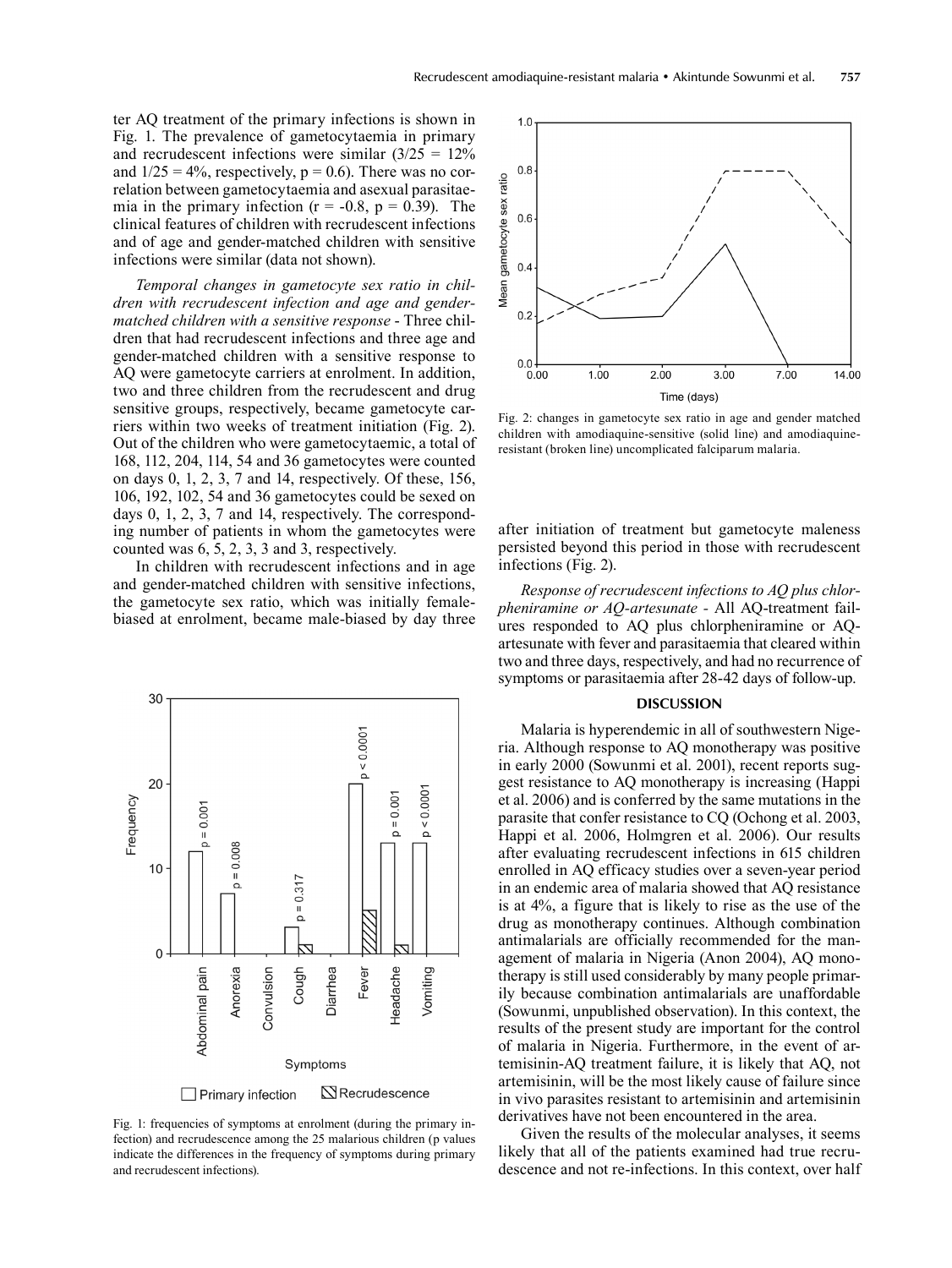of the patients that had recrudescence after 14 days of initial treatment, especially those occurring at days 35 and 42, would have been considered to be new infections by clinical criteria in the absence of confirmation by molecular analysis. It is particularly noteworthy that in a third of children with recrudescent infections, recrudescence occurred 35 or 42 days after initiation of therapy.

Although resistance to AQ monotherapy in the present study is relatively low, the extent to which this may modify the local reservoirs of infection is unknown. The present results showed that a recrudescent infection (that emerges after AQ treatment of a primary infection has failed) is clinically different from a primary infection. The significant modifications observed include a propensity to produce few symptoms and signs of infection and a lower asexual parasitaemia. These characteristics are generally similar to those documented for CQ (Handunnetti et al. 1996, Sowunmi & Fateye 2003a) and pyrimethamine-sulfadoxine (Sowunmi & Fateye 2003b). Additionally, recrudescence was not associated with anaemia. These differences may significantly affect the ability of a healthcare provider to make a prompt diagnosis of recrudescence and can therefore affect the appropriate treatment of the recrudescent infections.

Although fewer patients were gametocytaemic at recrudescence (and recrudescence occurred late and as promptly treated), it is likely that if patients were followed for a longer time, then more notable gametocytaemia may have developed and favoured the transmission of drug resistant parasites since low asexual parasitaemia and absence of fever are risk factors for gametocyte carriage (Price et al. 1999, von Seidlen et al. 2001, Sowunmi et al. 2004). In addition, in the absence of symptoms, it is unlikely that patients would seek treatment, thus increasing the number of days with gametocytaemia that would follow recrudescence and increasing the chances of transmission.

The proportion of male gametocytes present in a blood meal obtained by the mosquito from a human host, in addition to other factors, may be crucial to the infectivity of the gametocytes to the mosquito (Robert et al. 1996). Although the children who carried gametocytes were small, overall the gametocyte sex ratio was initially female-biased and became male-biased within four days of the initiation of treatment. This finding is an agreement with that of a larger cohort of children from the same study area (Sowunmi et al. 2007a) and suggests that, in patients who became gametocytaemic, the drug may have likely encouraged transmission, particularly in recrudescent patients where male-biased gametocytaemia was still present for a week after treatment initiation for the primary infection.

#### **ACKNOWLEDGEMENTS**

To our clinic staff, especially Moji Amoo and Adeola Alabi, for assistance with running the study.

#### **REFERENCES**

Anon 1994. Epi Info Version 6. A word processing data base and statistics program for public health on IBM-compatible microcomputers. Centers for Disease Control and Prevention, Atlanta, GA.

- Anon 1999. SPSS for Windows Release 10.01 (standard version). SPSS Inc, Chicago, IL.
- Anon 2004. *National antimalarial treatment policy*. Federal Ministry of Health, Abuja.
- Carter R, Graves PM 1988. Gametocytes. In WH Wernsdorfer, I McGregor (eds.), *Malaria. Principles and Practice of Malariology*, Vol. I, Churchill Livingstone, Edingburgh, p. 253-303.
- Fidock DA, Nomura T, Talley AK, Cooper RA, Dzekunov SM, Ferdig MT, Ursos LN, Sidhu AB, Naude B, Deitsch KW, Su X-Z, Wootton JC, Roepe PD, Wellems TE 2000. Mutations in *P. falciparum* digestive vacuole transmembrane protein *PfCRT* and evidence for their role in chloroquine resistance. *Mol Cell 6*: 861-871.
- Gasasira AF, Dorsey G, Nzarubara B, Staedke SG, Nassali A, Rosenthal PJ, Kamya MR 2003. Comparative efficacy of aminoquinoline-antifolate combinations for the treatment of uncomplicated falciparum malaria in Kampala, Uganda. *Am J Trop Med Hyg 68*: 127-132.
- Handunnetti SM, Gunewardena DM, Pathirana PPSL, Ekanayake K, Weerasinghe S, Mendis KN 1996. Features of recrudescent chloroquine-resistant *Plasmodium falciparum* infections confer a survival advantage on parasite and have implications for disease control. *Trans R Soc Trop Med Hyg 90*: 563-567.
- Happi CT, Gbotosho GO, Folarin OA, Bolaji OM, Sowunmi A, Kyle DE, Milhous W, Wirth DF Oduola AMJ 2006. Association between mutations in *Plasmodium falciparum* chloroquine resistance transporter and *P. falciparum* multidrug resistance 1 genes and *in vivo* amodiaquine resistance in *P. falciparum* malaria-infected children in Nigeria. *Am J Trop Med Hyg 75*: 155-161.
- Holmgren G, Gil J, Ferreira PM, Veiga MI, Obonyo CO, Bjorkman A 2006. Amodiaquine resistant *Plasmodium falciparum* malaria *in vivo* is associated with selection of *pfcrt* 76T and *pfmdr 1* 86Y. *Inf Gen Evol 6*: 309-314.
- Ochong EO, Van Den Broek IVF, Keus K, Nzila A 2003. Association between chloroquine and amodiaquine resistance and allelic variation in the *Plasmodium falciparum* multiple drug resistance 1 gene and the chloroquine resistance transporter gene in isolates from the Upper Nile in southern Sudan. *Am J Trop Med Hyg 69*: 184-187.
- Pickering J, Read AF, Guerrero S, West SA 2000. Sex ratio and virulence in two species of lizard malaria parasites. *Evol Ecol Res 2*: 171-184.
- Plowe CV, Cortese JF, Djimde A, Nwanyanwu OC, Watkins WM, Winstanley PA, Estrada-Franco JG, Mollinedo RE, Avila JC, Cespedes JL, Carter D, Dumbo O 1997. Mutations in *Plasmodium falciparum* dihydrofolate reductase and dihydropteroate synthetase and the epidemiologic patterns of pyrimethaminesulphadoxine use and resistance. *J Inf Dis 176*: 1590-1596.
- Price R, Nosten F, Simpson JA, Luxemburger C, Paiphun L, ter Kuile F, van Vugt M, Chongsuphajaisiddhi T, White NJ 1999. Risk factors for gametocyte carriage in uncomplicated falciparum malaria. *Am J Trop Med Hyg 60*: 1019-1023.
- Robert V, Awono-Ambene HP, Hesran J-YL, Trape J-F 2000. Gametocytaemia and infectivity to mosquitoes of patients with uncomplicated *Plasmodium falciparum* malaria attacks treated with chloroquine or sulfadoxine plus pyrimethamine. *Am J Trop Med Hyg 62*: 210-216.
- Robert V, Read AF, Essong J, Chuinkam T, Mulder B, Verhave JP, Carnevale P 1996. Effects of gametocyte sex ratio on infectivity of *Plasmodium falciparum* to *Anopheles gambiae*. *Trans R Soc Trop Med Hyg 90*: 621-624.
- Salako LA, Ajayi FO, Sowunmi A, Walker O 1990. Malaria in Nigeria: a revisit. *Ann Trop Med Parasitol 84*: 435-445.